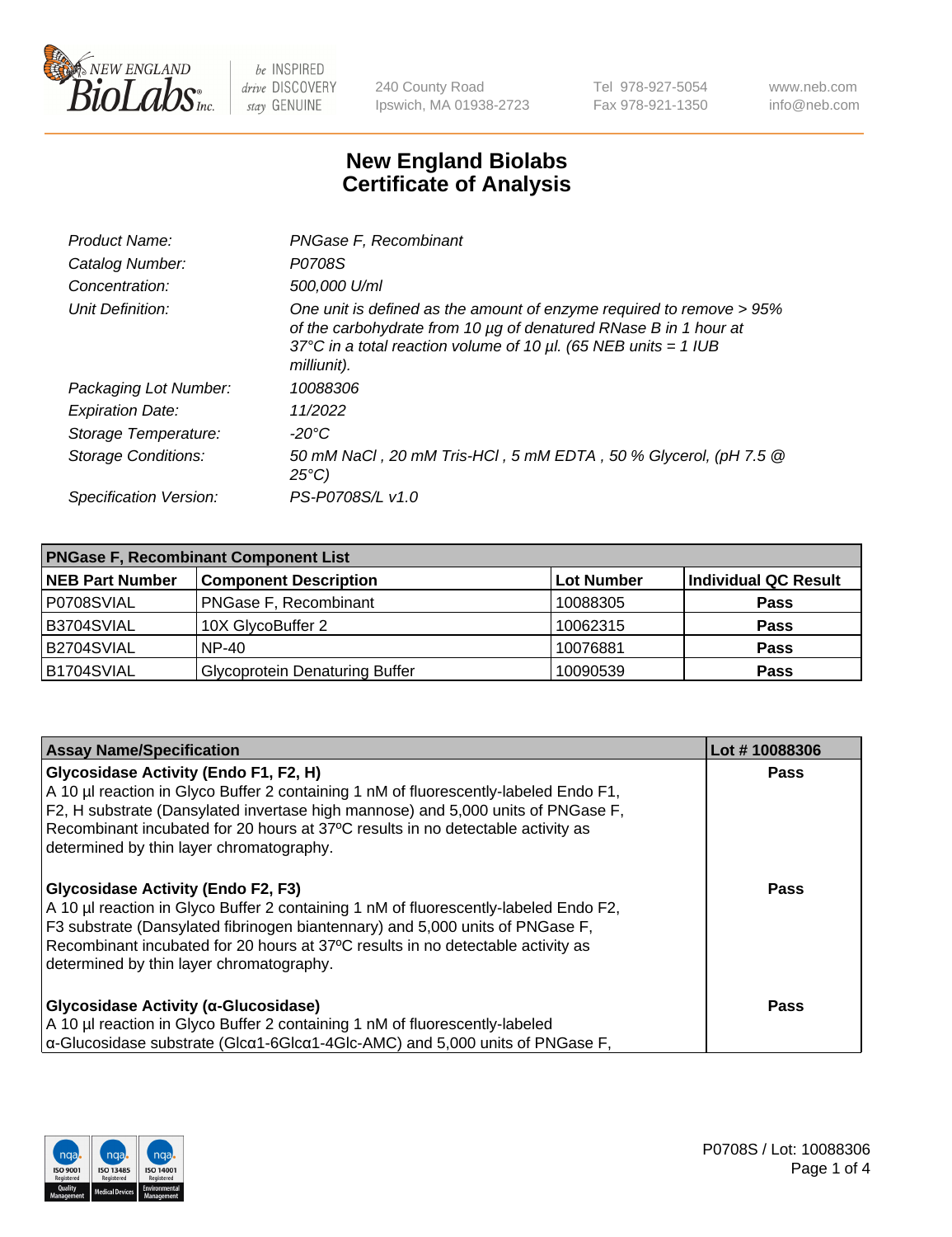

240 County Road Ipswich, MA 01938-2723 Tel 978-927-5054 Fax 978-921-1350

www.neb.com info@neb.com

| <b>Assay Name/Specification</b>                                                                                                                                                                                                                                                                                                                                            | Lot #10088306 |
|----------------------------------------------------------------------------------------------------------------------------------------------------------------------------------------------------------------------------------------------------------------------------------------------------------------------------------------------------------------------------|---------------|
| Recombinant incubated for 20 hours at 37°C results in no detectable activity as<br>determined by thin layer chromatography.                                                                                                                                                                                                                                                |               |
| Glycosidase Activity (α-N-Acetylgalactosaminidase)<br>A 10 µl reaction in Glyco Buffer 2 containing 1 nM of fluorescently-labeled<br>α-N-Acetylgalactosaminidase substrate (GalNAcα1-3(Fucα1-2)Galβ1-4Glc-AMC) and 5,000<br>units of PNGase F, Recombinant incubated for 20 hours at 37°C results in no<br>detectable activity as determined by thin layer chromatography. | Pass          |
| Glycosidase Activity (α-Neuraminidase)<br>A 10 µl reaction in Glyco Buffer 2 containing 1 nM of fluorescently-labeled<br>α-Neuraminidase substrate (Neu5Acα2-3Galβ1-3GlcNAcβ1-3Galβ1-4Glc-AMC) and 5,000<br>units of PNGase F, Recombinant incubated for 20 hours at 37°C results in no<br>detectable activity as determined by thin layer chromatography.                 | <b>Pass</b>   |
| Glycosidase Activity (α1-2 Fucosidase)<br>A 10 µl reaction in Glyco Buffer 2 containing 1 nM of fluorescently-labeled<br>α-Fucosidase substrate (Fucα1-2Galβ1-4Glc-AMC) and 5,000 units of PNGase F,<br>Recombinant incubated for 20 hours at 37°C results in no detectable activity as<br>determined by thin layer chromatography.                                        | <b>Pass</b>   |
| Glycosidase Activity (α1-3 Fucosidase)<br>A 10 µl reaction in Glyco Buffer 2 containing 1 nM of fluorescently-labeled<br>α-Fucosidase substrate (Fucα1-3Galβ1-4GlcNAcβ1-3Galβ1-4Glc-AMC) and 5,000 units of<br>PNGase F, Recombinant incubated for 20 hours at 37°C results in no detectable<br>activity as determined by thin layer chromatography.                       | <b>Pass</b>   |
| Glycosidase Activity (α1-3 Galactosidase)<br>A 10 µl reaction in Glyco Buffer 2 containing 1 nM of fluorescently-labeled<br>α-Galactosidase substrate (Galα1-3Galβ1-4GlcNAc-AMC) and 5,000 units of PNGase F,<br>Recombinant incubated for 20 hours at 37°C results in no detectable activity as<br>determined by thin layer chromatography.                               | <b>Pass</b>   |
| Glycosidase Activity (α1-3 Mannosidase)<br>A 10 µl reaction in Glyco Buffer 2 containing 1 nM of fluorescently-labeled<br>$\alpha$ -Mannosidase substrate (Man $\alpha$ 1-3Man $\beta$ 1-4GlcNAc-AMC) and 5,000 units of PNGase F,<br>Recombinant incubated for 20 hours at 37°C results in no detectable activity as<br>determined by thin layer chromatography.          | Pass          |
| Glycosidase Activity (α1-6 Galactosidase)<br>A 10 µl reaction in Glyco Buffer 2 containing 1 nM of fluorescently-labeled<br>α-Galactosidase substrate (Galα1-6Galα1-6Glcα1-2Fru-AMC) and 5,000 units of PNGase<br>F, Recombinant incubated for 20 hours at 37°C results in no detectable activity as                                                                       | Pass          |

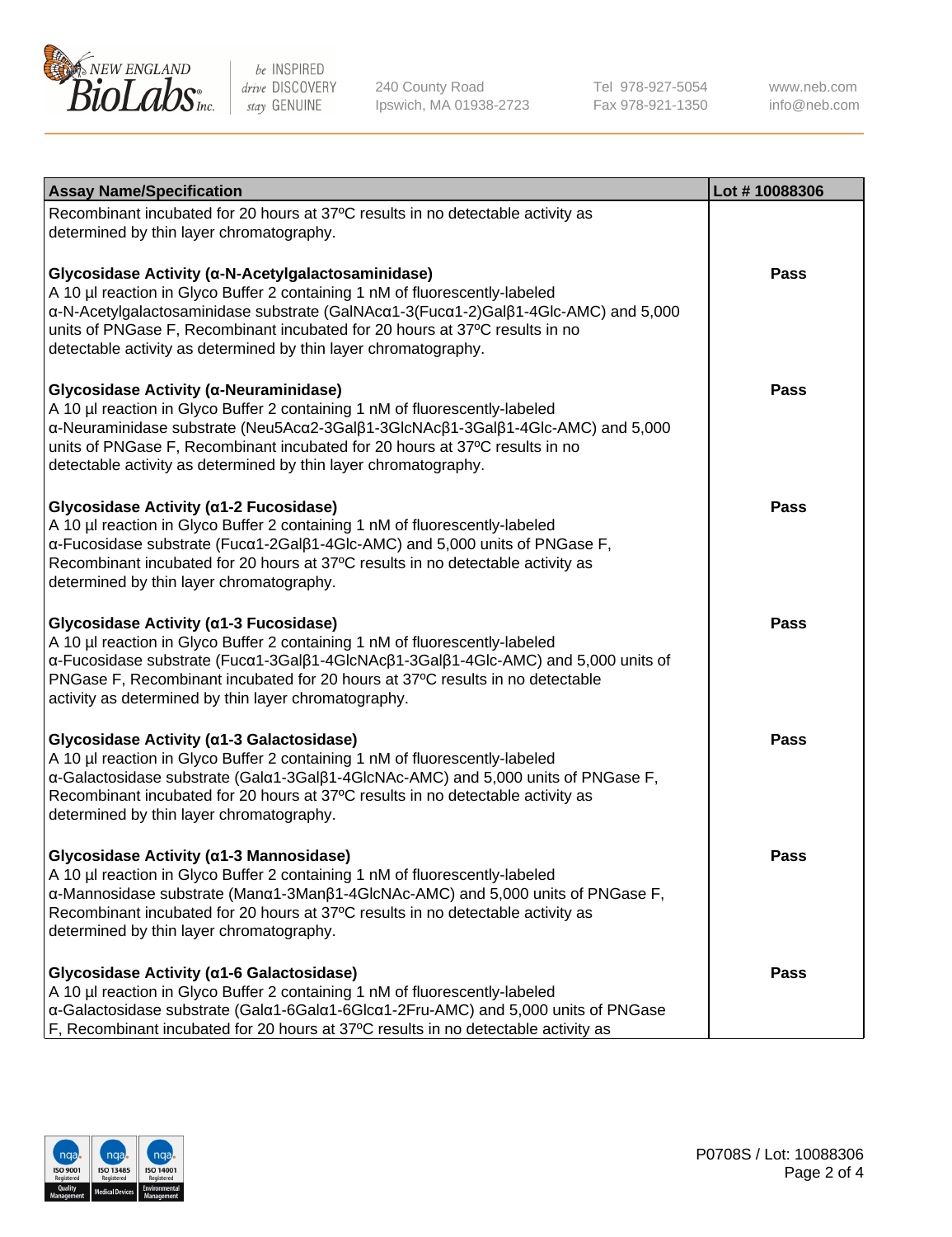

240 County Road Ipswich, MA 01938-2723 Tel 978-927-5054 Fax 978-921-1350

www.neb.com info@neb.com

| <b>Assay Name/Specification</b>                                                                                                                                                                                                                                                                                                                                     | Lot #10088306 |
|---------------------------------------------------------------------------------------------------------------------------------------------------------------------------------------------------------------------------------------------------------------------------------------------------------------------------------------------------------------------|---------------|
| determined by thin layer chromatography.                                                                                                                                                                                                                                                                                                                            |               |
| Glycosidase Activity (α1-6 Mannosidase)<br>A 10 µl reaction in Glyco Buffer 2 containing 1 nM of fluorescently-labeled<br>α-Mannosidase substrate (Manα1-6Manα1-6(Manα1-3)Man-AMC) and 5,000 units of PNGase<br>F, Recombinant incubated for 20 hours at 37°C results in no detectable activity as<br>determined by thin layer chromatography.                      | Pass          |
| Glycosidase Activity (β-Mannosidase)<br>A 10 µl reaction in Glyco Buffer 2 containing 1 nM of fluorescently-labeled<br>$\beta$ -Mannosidase substrate (Man $\beta$ 1-4Man $\beta$ 1-4Man-AMC) and 5,000 units of PNGase F,<br>Recombinant incubated for 20 hours at 37°C results in no detectable activity as<br>determined by thin layer chromatography.           | Pass          |
| Glycosidase Activity (β-N-Acetylgalactosaminidase)<br>A 10 µl reaction in Glyco Buffer 2 containing 1 nM of fluorescently-labeled<br>β-N-Acetylgalactosaminidase substrate (GalNAcβ1-4Galβ1-4Glc-AMC) and 5,000 units of<br>PNGase F, Recombinant incubated for 20 hours at 37°C results in no detectable<br>activity as determined by thin layer chromatography.   | Pass          |
| Glycosidase Activity (β-N-Acetylglucosaminidase)<br>A 10 µl reaction in Glyco Buffer 2 containing 1 nM of fluorescently-labeled<br>β-N-Acetylglucosaminidase substrate (GlcNAcβ1-4GlcNAcβ1-4GlcNAc-AMC) and 5,000 units<br>of PNGase F, Recombinant incubated for 20 hours at 37°C results in no detectable<br>activity as determined by thin layer chromatography. | Pass          |
| Glycosidase Activity (β-Xylosidase)<br>A 10 µl reaction in Glyco Buffer 2 containing 1 nM of fluorescently-labeled<br>β-Xylosidase substrate (Xylβ1-4Xylβ1-4Xylβ1-4Xyl-AMC) and 5,000 units of PNGase F,<br>Recombinant incubated for 20 hours at 37°C results in no detectable activity as<br>determined by thin layer chromatography.                             | <b>Pass</b>   |
| Glycosidase Activity ( $\beta$ 1-3 Galactosidase)<br>A 10 µl reaction in Glyco Buffer 2 containing 1 nM of fluorescently-labeled<br>β-Galactosidase substrate (Galβ1-3GlcNAcβ1-4Galβ1-4Glc-AMC) and 5,000 units of<br>PNGase F, Recombinant incubated for 20 hours at 37°C results in no detectable<br>activity as determined by thin layer chromatography.         | <b>Pass</b>   |
| Glycosidase Activity (β1-4 Galactosidase)<br>A 10 µl reaction in Glyco Buffer 2 containing 1 nM of fluorescently-labeled<br>β-Galactosidase substrate (Galβ1-4GlcNAcβ1-3Galβ1-4Glc -AMC) and 5,000 units of<br>PNGase F, Recombinant incubated for 20 hours at 37°C results in no detectable<br>activity as determined by thin layer chromatography.                | Pass          |